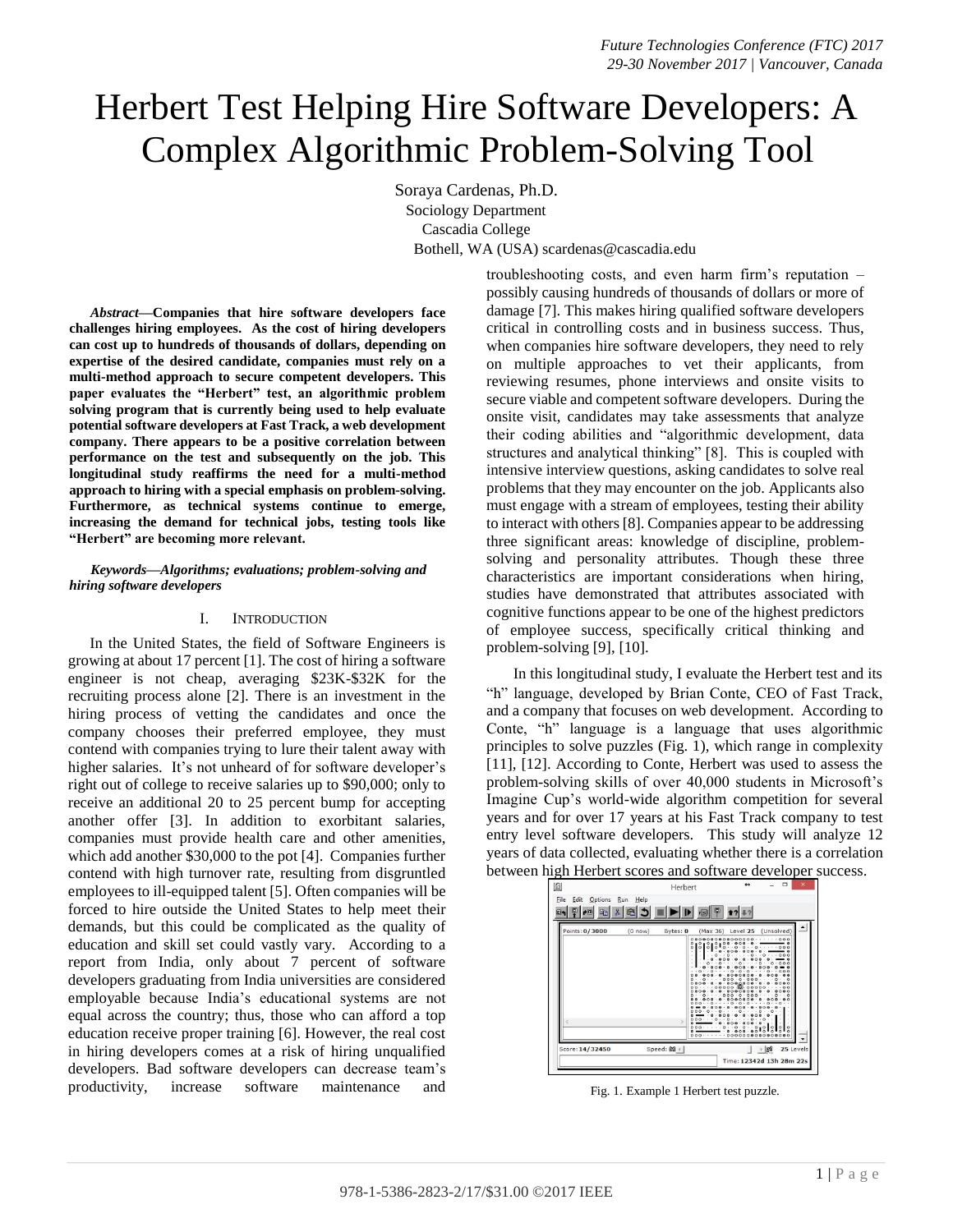## II. RELATED WORK

In an article by Hewner and Guzdial (2010) [13], they administered an online survey to a game developing company with over 100 employees. Out of them 32 employees responded. The survey attempted to extract what was considered the most important attributes when hiring college graduates for game development positions. What they found were three significant areas: 1) personality, checking your ego at the door; 2) knowledge of coding and data structures; and 3) solving algorithmically challenging problems [13]. These results again resonated in a later study by Li, Ko and Zhu (2015) [14]. They conducted 59 semi-structured interviews with seasoned software engineers, some with over 25 years of experience, across 13 divisions at Microsoft to determine what key characteristics of successful software engineers were. They honed in on 53 attributes and divided them into four categories: personal characteristics and decision making, which they labeled as internal attributes, and teammates and software product, which they labeled as external attributes. Under decision making, they focused on four areas: 1) knowledgeable about people and the organization: this related to developers' ability to understand their co-workers' responsibilities, knowledge, and tendencies; 2) sees the forest and the trees: this related to developers seeing the big picture and extrapolating it down to multiple levels; 3) update their mental models: this related to developers' ability to adapt especially with changing technology; and 4) handling complexity: this related to developers understanding and ability to address complexities related to problems [14].

Decision making process could be categorized under problem-solving characteristics, especially with handling complexities. Problem-solving also resonated with the previous study on solving algorithmically challenging problems. Thus, a recurrent theme in finding successful developers is problemsolving, which can be divided into two modes: convergent and divergent, which is basically analytical and creative problemsolving. Convergent problem-solving refers to solving problems that are rational and well-defined. There is usually a correct answer, such as  $1 + 1 = 2$ . Meanwhile, divergent thinking leads to a large quantity of ideas that are not necessarily correlated, for example,  $1 + 1 = 1$  when applying alternative algebraic principles [15]. When further analyzing the concept, problem-solving, researchers found that this was another method to measure reasoning skills in IQ testing [16], which research has shown that there is a correlation between cognitive function and success, meaning better problem

solving skills, the greater likelihood of success in one's career [9], [10], [17]. Thus, when evaluating the data obtained through Fast Track, the assumption was made that those who had higher scores in "h" language would fare better in regards to "hireability" and performance.

#### III. METHOD

This study used 12 years of data collected by Fast Track on their use of the Herbert test in the interview process, an

## *Future Technologies Conference (FTC) 2017 29-30 November 2017 | Vancouver, Canada*

algorithmic problem solving tool. The Herbert test requires the user to learn and use a simple computer language called "h". "h" uses traditional high-level language concepts: statements,

procedures, parameters, arguments, and recursion (Fig. 2); "however, "h" is syntactically more simple, and contains some concepts (procedural arguments) that are not found in traditional languages" [11]. The objective of the test is for the participant to solve as many of the 10 puzzles as possible within the allotted time. The puzzles begin with a robot, which is called Herbert (Fig. 1). He can only move left, right and straight. Participants must program the robot to hit all the white buttons while avoiding the gray ones. In order to "solve" a level, the program must work and also be optimized to fit within a certain number of "bytes". Points are awarded based on both the correctness as well as the optimization of the solution. For example, if Herbert must move forward 5 spaces and the puzzle has only allocated 5 bytes to complete the solution, then using the statements sssss would meet the criteria to hit the desired result. What if the participant types a program that utilizes recursion?

### a:sa a

The puzzle has been solved in 4 bytes; thus, the participant receives additional points for improving upon the intended solution. The "h" language test encourages participants to find better solutions, reinforcing optimization principles. Participants receive additional points for finding better solutions. Points also are based on the increasing complexity of the puzzles, so the harder the puzzle the more points the participant receives. Each participant has 30 minutes to complete the test, but prior to the evaluation, participants spend 15 minutes on a tutorial (Fig. 2).

A standard Herbert test was given to 3,880 software developer candidates since 2003. This test was administered as part of the candidate selection process, which also included a general IQ test and personal interviews.

Of the 3,880 candidates who took the test since 2003, 127 were hired, with their job performance subsequently tracked. The data set used for this study consisted of scores from the most recent 556 candidates, whether selected or not, and the scores and subsequent job performance of all of the 127 hired engineers over the years. This study looked for correlative relationships between Herbert scores and employee "value" at three points in their job tenure: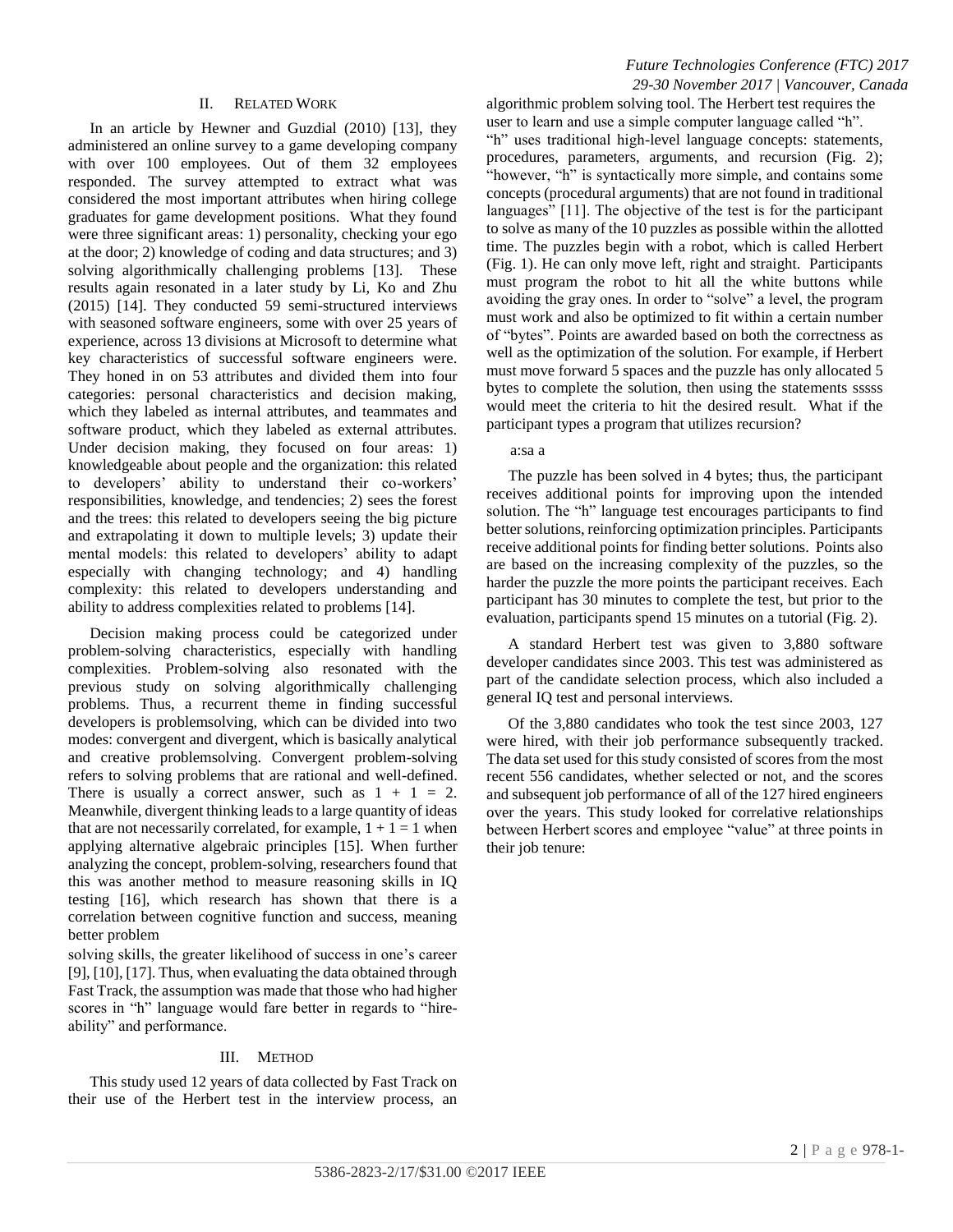

Fig. 2. Herbert test tutorial sample.

1) At time of candidate selection.

2) After their second performance review (approximately 1 year after being hired).

3) Over the lifetime of their career with Fast Track.

For (1), the study looked for a correlation between their Herbert score and whether or not they were given a job offer.

For (2), the study looked for a correlation between the candidate's initial Herbert score and the raise they were give on their second review. The second review was used as raises are rarely given during an employee's first review at Fast Track as the employee is usually still considered in a training or trial period, so it was felt that the raise awarded in the second review was a better indicator of initial employee value.

For (3), the study looked for a correlation between the candidate's initial Herbert score and their overall "value rating" as given by the Development Manager at the end of their tenure, or for ongoing employees, throughout their tenure to date. Note that the Development Manager was the same person throughout the period of the study, so these scores were inherently normalized.

This study also removed any identifying markers from the data set to protect the developer's identity.

#### IV. RESULTS

Positive correlations were found between a candidate's initial Herbert score and all three indicators of job value, with the significance level of these decreasing over a candidate's tenure with Fast Track.

Table 1 summarizes the correlations found between the candidate's score and the investigated outcomes, as well as the P-value of the results at a 95% confidence level.

## *A. Candidate Selection*

Here the study correlated the candidate's Herbert score against whether or not they were selected to be hired.

The study found a 16.5% correlation between Herbert score and whether or not a candidate was selected to be hired, with a sample size of 1105. This gives a very low P-value

(<0.0001%). This result is almost certainly significant.

Another way to state the results is that the Herbert score of selected candidates were, on average, 37% more than those not selected (Fig. 3).

| <b>SUMMARY OF CORRELATIONS</b><br>TABLE I. |             |             |          |
|--------------------------------------------|-------------|-------------|----------|
| <b>Results</b>                             | Correlation | Sample Size | P-Value  |
|                                            |             |             | (0.05)   |
| Candidate Offer                            | 16.5%       | 556         | 0.000092 |
| <b>First Year Raise</b>                    | 19.3%       | 93          | 0.06     |
| <b>Manager Rating</b>                      | 12.7%       | 127         | 0.15     |



Fig. 3. Average Herbert scores of candidates.

Though candidate selection's correlation was significant, this is not a surprise. Fast Track uses a multi-method approach, such as using tools like an IQ test, whiteboard test, technical interviews, and manager interview. Ultimately the manager makes the decision based on all these factors. The strong correlation in candidate selection shows that in general, Herbert scores are in line with other indicators and with the hiring manager's final judgment.

#### *B. First Year Raise*

Here the study correlated the candidate's Herbert score against their salary adjustment (raise) after their second review period (approximately one year).

This is a relevant metric because according to Conte, "candidates are hired at or close to the same compensation level. The first 3-6 months is often a trial period with little raises." However, Conte further states that "by the second review, managers are instructed to award raises based on proven value to date." Thus, the size of this raise is a good measure of the employee's value to the company in approximately the first year of their tenure.

For this correlation, the study considered just those 93 employees that stayed at least through the first year.

The study found a correlation of 19.3% with a P-Value of 0.03. This strongly suggests a relation between Herbert Score and an employee's first-year value to the company (Fig. 4).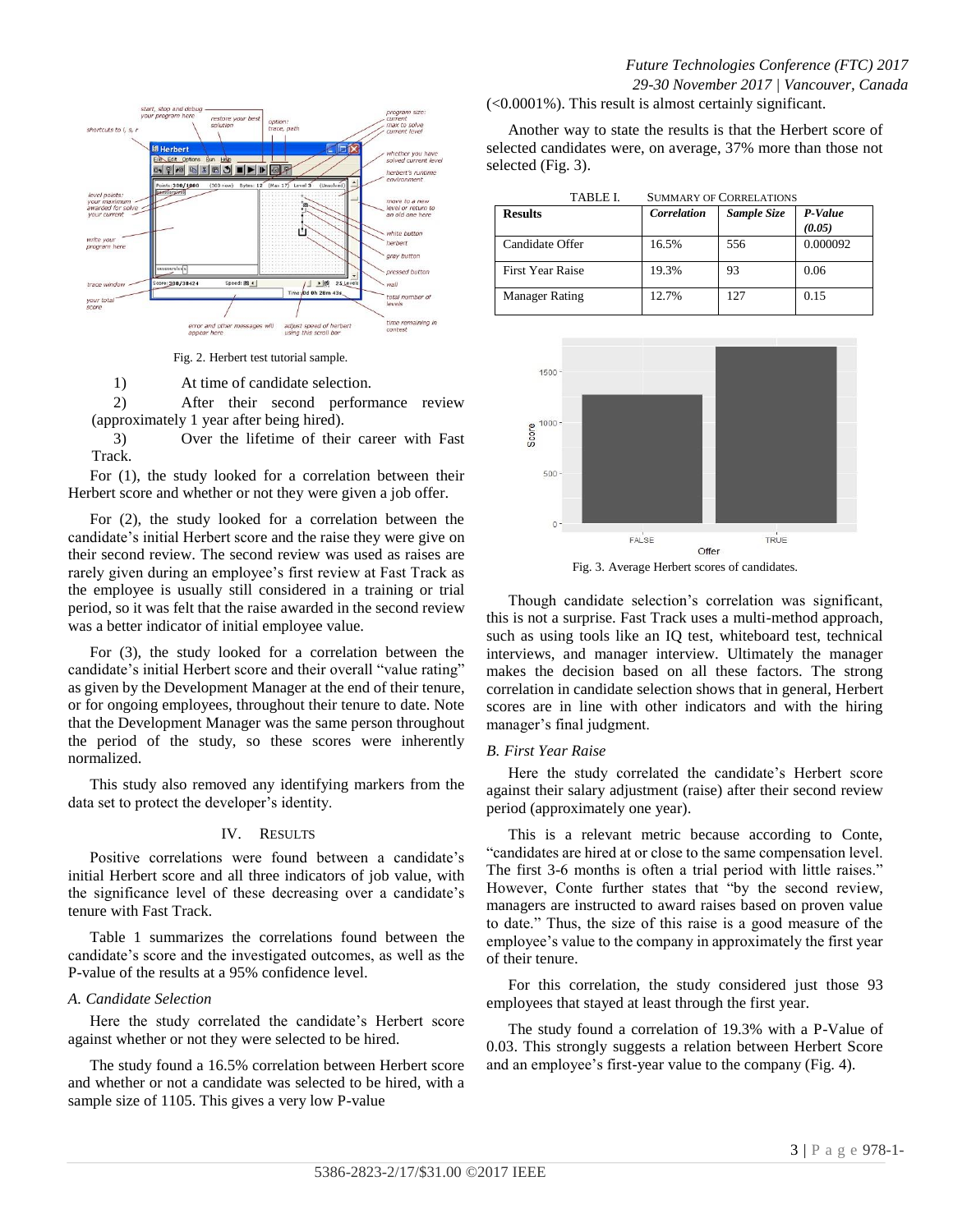





Fig. 5. Herbert score correlated with Manager's rating.

*C. Manager's Rating* Here the study correlated the candidate's Herbert score against the manager's rating at time of company exit. This reflects the aggregated value of the employee throughout their tenure, as estimated by the manager.

The average tenure of the employees in the Fast Track data set was 707 days, or just under two years, with a maximum of 3350 days, or just over 9 years.

The study found a correlation of 12.7% with a P-Value of 0.15. This suggests a possible relation between Herbert Score and long-term value to the company, as appraised by the manager (Fig. 5).

One reason this correlation might be weaker than the "first year raise," which should also be based on manager assessment, is that an employee's value may change over time due to many factors both inside and outside the company.

#### V. DISCUSSION

At Fast Track, the Herbert score is one of several factors used in deciding whether to offer a candidate a job. The use of the Herbert test at Fast Track appears to address the needs of tech companies' looking to find candidates who can solve

## *Future Technologies Conference (FTC) 2017 29-30 November 2017 | Vancouver, Canada*

algorithmically challenging problems [13]. Not only does the Herbert test, handle complexity [14], it also addresses both convergent and divergent problem-solving [15]. There are specific solutions to the puzzles but the optimization goal, allows participants to engage in divergent problem solving. Interestingly problem-solving is associated with the reasoning portion of cognitive tests and intelligence has been linked to software developer success [9], [16].

Our results also suggest a link between a candidate's score in Herbert and their ultimate job performance. Thus, a test like Herbert appears to be a valid way to select valuable employees.

In conclusion, this study reinforces the need to develop tools like the Herbert test to help tech companies find skilled software developers. Both this study and previous literature support the significance of problem-solving as an important factor in the hiring process today and in the future. As technical systems further develop and demand for high skilled labor increases, "people who know how to use computers and intelligent algorithms optimally for their work will have the biggest opportunities in the job market" [18].

#### VI. FUTURE RESEARCH CONSIDERATIONS

This study reinforces literature that intelligence appears to be an important factor when making hiring decisions [9]. Yet, this is only one of several key considerations such as personality and knowledge of discipline [8], [13], [14]. Though this study does not directly look at the relationship between the Herbert test and cognitive skills, further research of this potential relationship should be considered in future analysis.

#### **REFERENCES**

- [1] Bureau of Labor Statitics, "Occupational Handbook Outlook,"United States Department of Labor, 17 December 2015.
- [2] Winter, T., "True cost of recruiting a developer, Devskiller, 20 December 2016.
- [3] Dodge, J., "The war for tech talent escalates," Boston Globe, 19 Februrary 2016.
- [4] Murphy, C. "What is the mean cost per year for a software engineer in silicon valley?" Quora, 2 March 2012.
- [5] Tech & Work, Tech companies have the highest turnover rate, TechRepublic, retrieved Februrary 27, 2017. [6] Chakrabarty, R, "Only 7 percent engineering graduates employable: What's wrong with India's engineers?" India Today in Education, 13 July 2016.
- [7] Newdirectionsstaffing, "What a bad software developer hire could cost your company," Newdirectionssstaffing, 16 November 2015.
- [8] Google, "Life as a Software Engineer: Hiring process," Google, retrieved 27 February 2017.
- [9] Menkes, J., "Hiring for smarts," Harvard Business Review, November 2005.
- [10] Criteria, "Pre-Employment tests for computer software engineers," Criteria, retrieved 27 Februrary 2017.
- [11] Wildnoodle, "Tutorial," Widnoodle, retrieved 27 February 2017. [12] Interview Brian Conte, Foounder and CEO FastTrack Team
- [13] Hewner and Guzdial (2010), "What game developers look for in a graduate: interviews and surveys at one game company," in ACM Digital Library, March 2010.
- [14] Li, L.P., Ko, A.J., and Zhu, J., "What makes a great software engineer?" in IEEE Press, Vol. 1, 2015, 700-710.